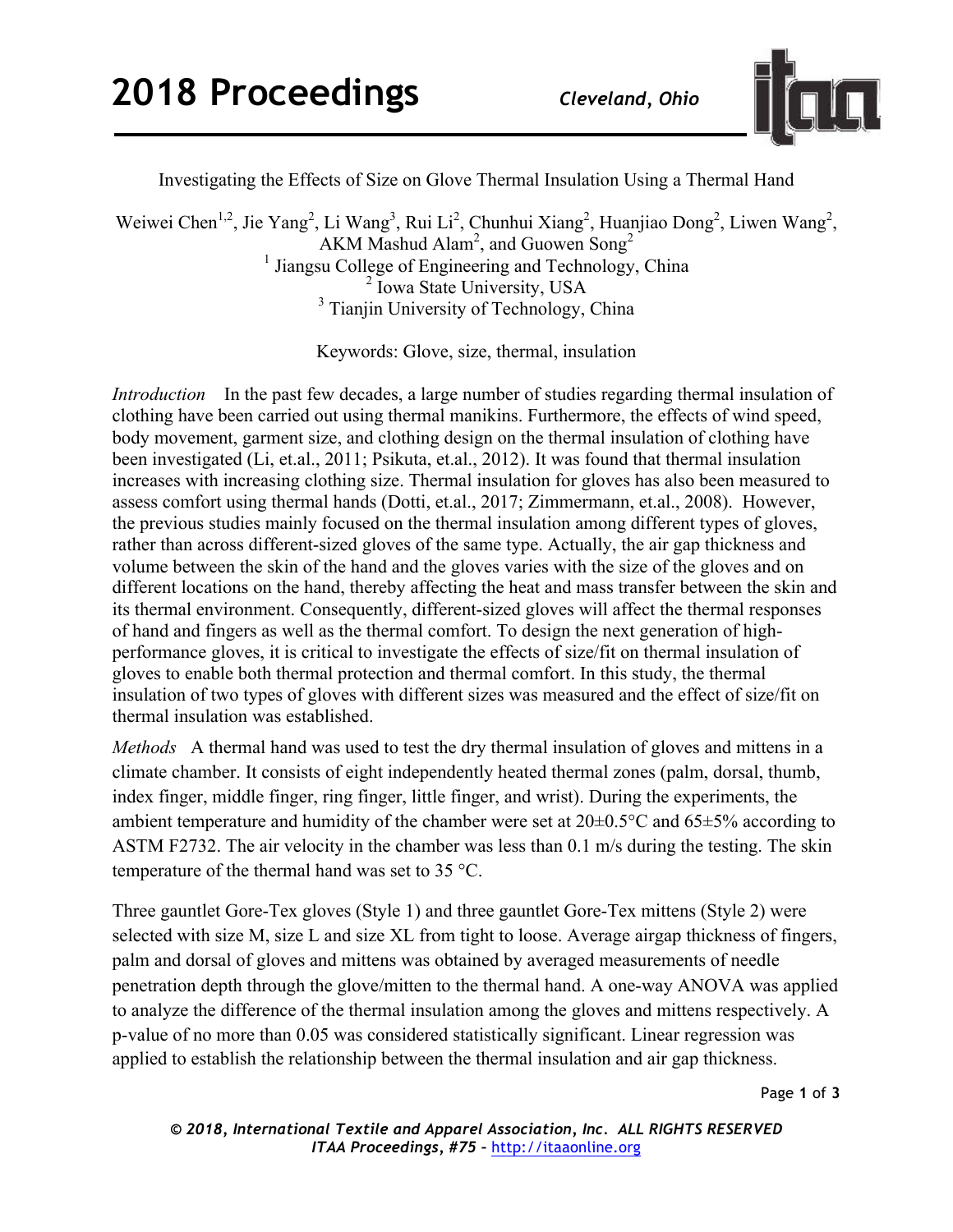*Results and discussion* The thermal insulation of the gloves and mittens increased with the sizes, shown in Figure 1 left. Generally, mittens have a larger air gap and higher insulation. The ANOVA analysis showed significant difference in the thermal insulation of different-sized mittens ( $p \le 0.05$ ). To further investigate the relationship between sizes and thermal insulations of mittens, linear regression equation between thermal insulation and air gap thickness was established as Equation 1,

$$
y=0.01x + 0.3555 \tag{1}
$$

where y is the thermal insulation of mittens ( ${}^{\circ}C \cdot m^2/W$ ), and x is the average air gap thickness of mittens (cm). The experimental and regression results showed that thermal insulation of mittens increased with the air gap thickness.



Figure 1. Total Rct of the gloves and mittens

However, there is no significant difference in the thermal insulation of different-sized gloves (*p* >0.05). One possible reason is the air gap thicknesses among glove sizes are minimal and not differentiable, especially at the fingers where size difference is mainly manifested by length but not circumference. On the other hand, mittens have more air trapped in, and less surface area for heat loss due to the design with four fingers together, compared to the gloves, thus allowing the still air to provide insulation that is more salient.

*Conclusion* The thermal insulation increased with the size for both the gloves and mittens due to a larger air gap thickness for the looser gloves. However, the effects of size on thermal insulation depend on the design. Significant difference in the thermal insulation was found among the mittens of different sizes, but not among the gloves of different sizes.

## *Reference*

Xiaohui Li, Yunyi Wang, Yahoo Lu (2011). Effects of body postures on clothing air gap in protective clothing. Journal of Fiber Bioengineering & Informatics, 4(3), 277-283

Agnes, P., Joanna, F., Iwona, F., & Rene R. (2012). Quantitative evaluation of air gap thickness and contact area between body and garment. Textile Research Journal, 82(14), 1405-1413

Carsten Z., Wolfgang H., Bernhard K., & Karl J. (2008). Thermal comfort range of a military cold protection glove: database by thermophysiological simulation. Eur J Appl Physiol,

Page **2** of **3**

*© 2018, International Textile and Apparel Association, Inc. ALL RIGHTS RESERVED ITAA Proceedings, #75 –* http://itaaonline.org